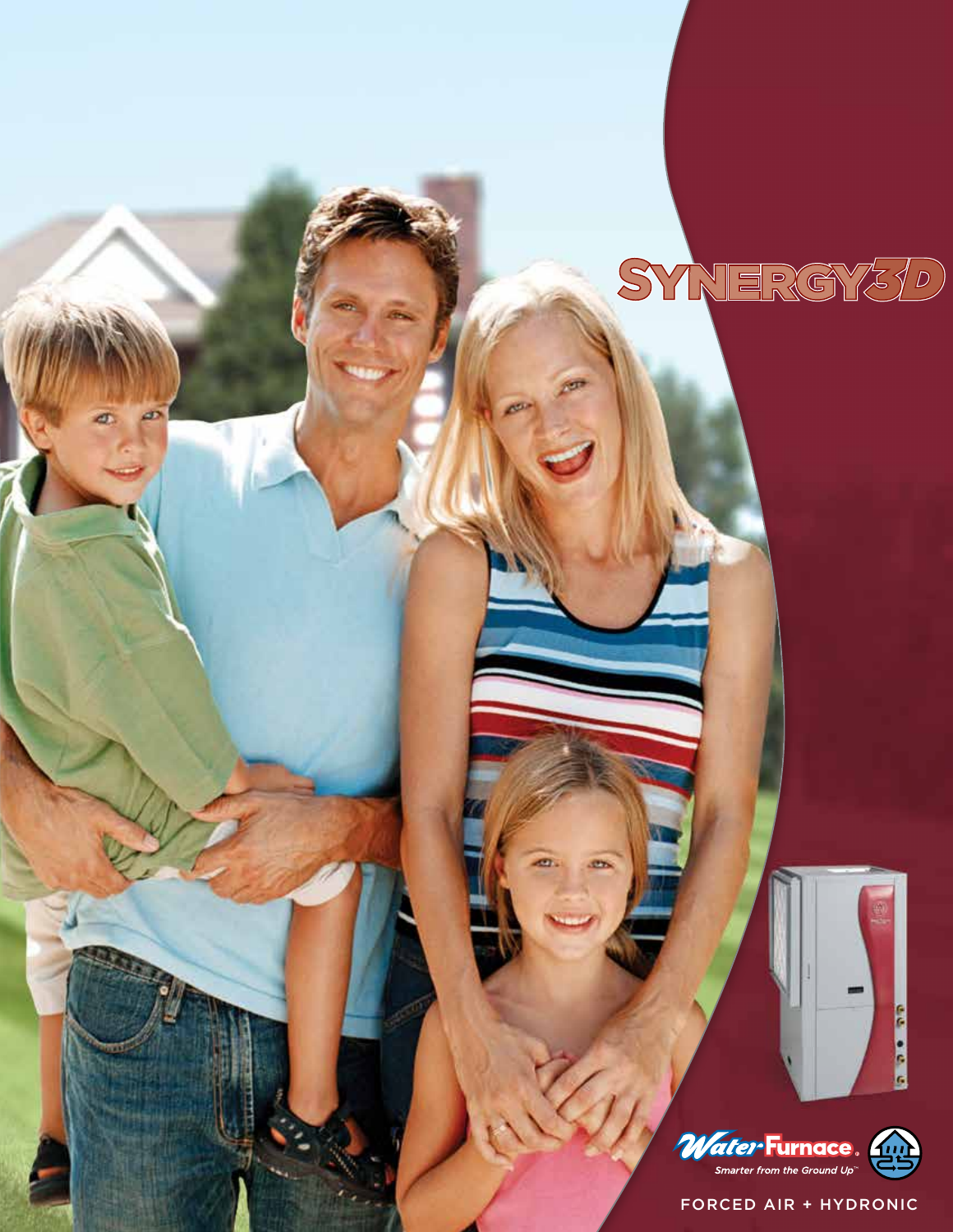The WaterFurnace Synergy3D series provides forced air heating & cooling and hydronic heat for radiant floors in one convenient package. It was engineered with leading edge components and takes efficiency to new levels. Compared to ordinary furnaces and air conditioners, Synergy3D can provide energy savings up to 70%. When coupled with today's best thermostats and an integrated monitoring system, the Synergy3D will provide the finest in comfort and reliability. Best of all, this smart technology uses the earth as a free energy source.



ENERGY EFFICIENT: WaterFurnace Synergy3D systems are rated number one in energy efficiency because they can deliver almost five dollars of energy for every dollar of electrical energy used. That translates into an efficiency rating of 500 percent, compared to the best ordinary furnace that delivers less than 97 cents of energy for every dollar spent on expensive fossil fuels.

COST EFFECTIVE: Because of the extraordinary efficiency of a WaterFurnace system, any added investment related to installing a geothermal unit is usually more than offset by your energy savings. In new homes, most homeowners will



5 units of heating or cooling delivered into home

experience an immediate positive return on their investment when the system cost is added to the mortgage. In replacement installations, homeowners find that any added investment over the cost of an ordinary system is generally recovered through energy savings within a few years.

COMFORTABLE: By using the stable solar energy stored in the earth, WaterFurnace systems provide consistent, comfortable heating and cooling. You can even regulate temperatures in different areas of your home with an optional zone control system.

RELIABLE: The WaterFurnace reputation for reliability has been earned by using only the highest quality components, design and workmanship. Computer run-testing after assembly ensures that your unit performs flawlessly at start-up. And in the unlikely event of a malfunction, WaterFurnace units are backed by the best warranties in the industry. Your geothermal unit will provide many years of dependable operation.

QUIET: WaterFurnace systems don't require noisy outdoor units that can disturb your peaceful surroundings or create unsightly additions to your home's appearance.

SAFE: Because natural gas, propane or oil is not required to operate a WaterFurnace unit, there's no combustion, flames or fumes and no chance of carbon-monoxide poisoning.

**FLEXIBLE:** One compact WaterFurnace unit provides heating, central air conditioning and hot water for radiant floors. Vertical left and right return configurations are available for a wide range of home applications, including newly constructed and existing homes. No matter what climate you live in, your WaterFurnace system will deliver.

CLEAN: High-efficiency air cleaners found in WaterFurnace systems keep your indoor air quality clean, removing dust and pollen so you and your family can breathe easier.

ENVIRONMENTALLY FRIENDLY: The ground absorbs about 47 percent of the solar energy that reaches the earth. WaterFurnace systems harness that free, renewable energy and provide an environmentally friendly way to heat and cool your home. Installing a WaterFurnace system is the environmental equivalent of planting 750 trees or removing two cars from the road. And the WaterFurnace system doesn't burn fossil fuels, which means no emissions or harmful greenhouse gases are released into the air.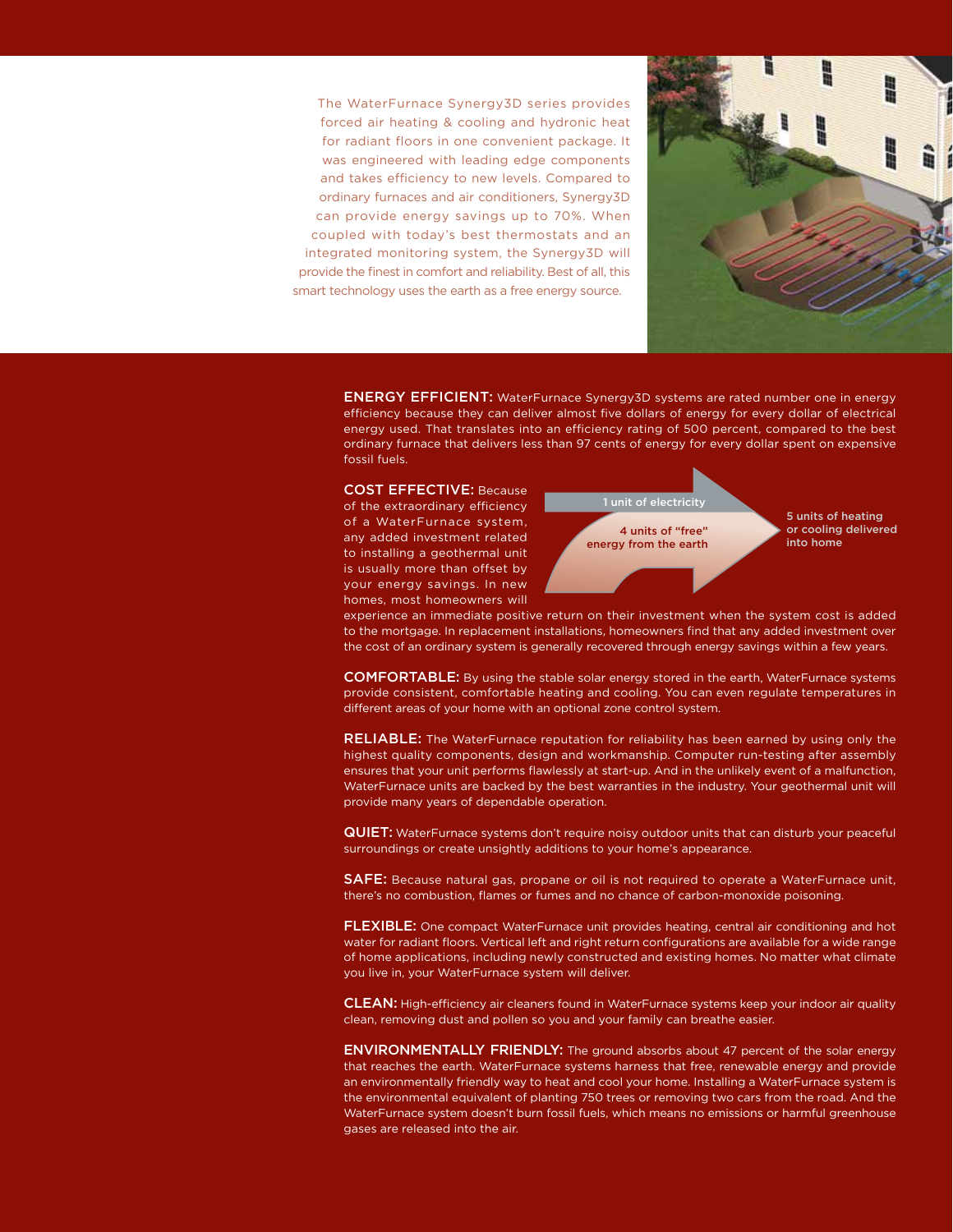

WaterFurnace systems use the earth's ability to store heat energy as the source for high That's why we call it *"Smarter from the Ground Up".* 

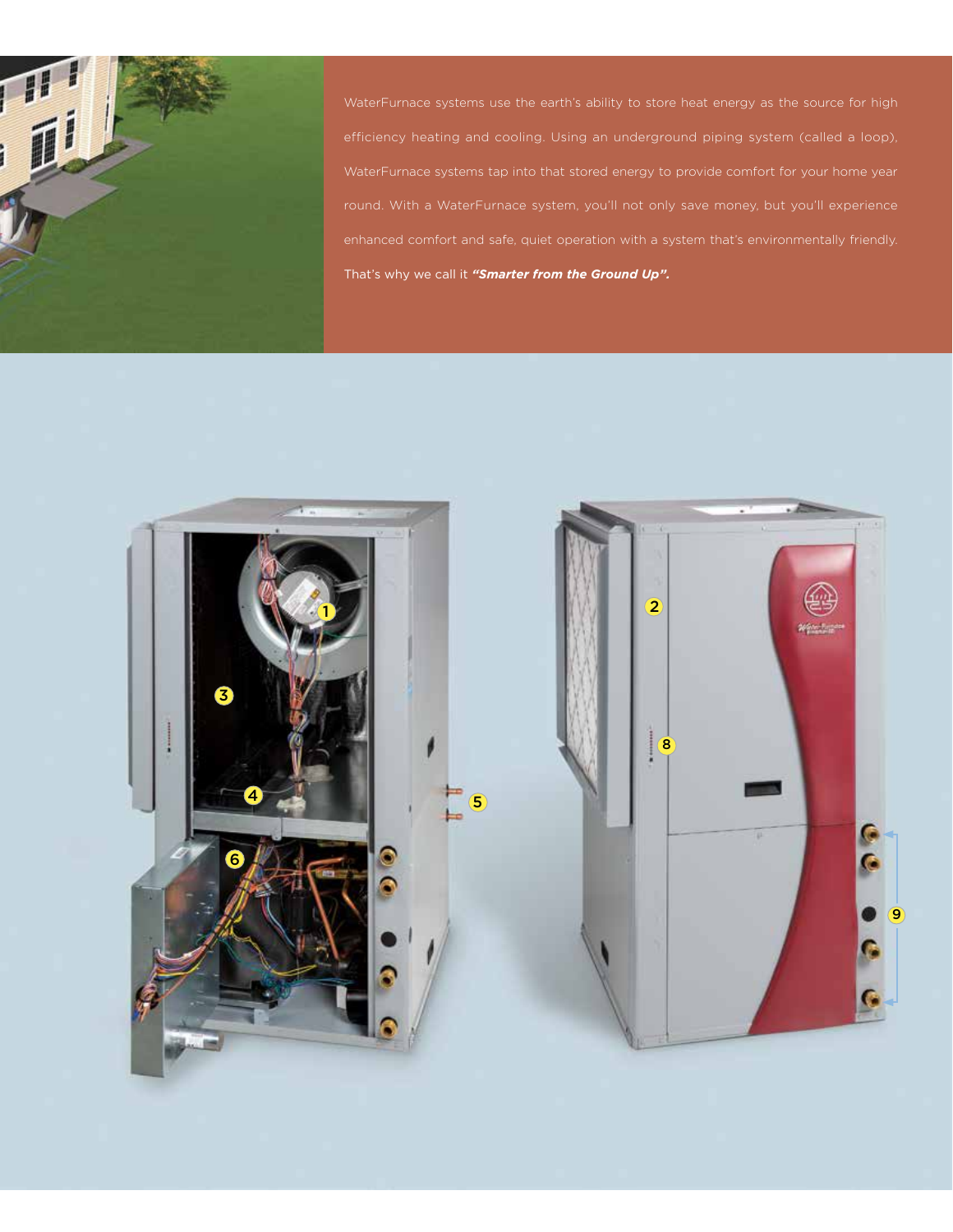# THE SYNERGY3D SERIES TECHNOLOGY

Radiant heat (hydronic) is widely regarded as the most comfortable way of heating the home while forced air is typically the most cost effective. The Synergy3D series combines the best of both worlds, providing the luxurious comfort of radiant heat for basement and bathroom floors while providing traditional forced air heating & cooling for the rest of the home. You no longer have to purchase a dedicated hot water unit for radiant heat, a furnace for the rest of the house, and an air conditioner to cool in the summer. The Synergy3D does it all in one convenient package, using environmentally friendly R410A refrigerant, dual capacity scroll compressors, and the unmatched energy efficiency of geothermal technology.



# THE SYNERGY3D SERIES DESIGN:

- **1** BLOWER MOTOR: A variable speed ECM blower motor with up to 12 airflow selections provides enhanced comfort, quiet operation and energy savings.
- **2 CABINET:** The cabinet is finished with a durable silver metallic finish for long lasting beauty and protection. Fully insulated for quiet operation with cleanable, foil backed insulation. New exterior design elements put the unit in the same class as today's stylish high-end appliances.
- (3) COATED AIR COIL: Our exclusive FormiShield™ Plus coating on the air coil resists corrosion and increases equipment life. Its large size improves efficiency and dehumidification during cooling.
- **4** DRAIN PAN: Electronic overflow protection is included to eliminate the possibility of condensate flooding. The drain pan is also corrosion-proof and resists bacterial growth.
- **5** HOT WATER ASSIST: The Synergy3D preheats your water and delivers it to your water heater. The longer the unit operates, the greater the amount of hot water generated. In the heating mode the hot water is generated at the efficiency of the unit. In cooling, waste heat is recovered and hot water is free!
- 6 **COMPRESSOR:** Scroll compressors are featured in all Synergy3D products for superb efficiency and reliability. Compressors are mounted on double-isolation plates for extremely quiet operation.
- **7** CONTROLS: Sophisticated microprocessors sequence components to maintain peak performance. Onboard diagnostics allow for easy service. Controls communicate with thermostat to display service messages. The optional ComfortAlert module monitors compressor operation for added reliability and easy troubleshooting.
- 8 LED STATUS LIGHTS: Externally mounted status lights indicate normal operation or display faults and assist the technician in troubleshooting.
- 9 HYDRONIC/RADIANT HEAT: Hot water for in-floor radiant heat is generated at a fraction of the cost of ordinary boilers. Typically, the WaterFurnace GeoTank is connected to the Synergy3D to store and distribute the heated water.

FACTORY QUALITY: WaterFurnace systems are the result of state-of-the-art research and development. Quality checks are performed throughout the assembly process, while computer-run testing ensures flawless start-up and long-term reliability.

R410A: R410A is an environmentally friendly, non-ozone-depleting refrigerant that enhances efficiency and savings. That's why our entire product line uses R410A.

#### ENERGY STAR RATED/AHRI CERTIFIED/ETL LISTED:

WaterFurnace Synergy3D series units are performance-certified by the AHRI, safety listed by ETL and exceed performance standards for ENERGY STAR rating.



### **AHRI/ASHREA/ISO Ratings (13256-1)**

| Model & Size  |     |      | <b>Closed Loop</b> |                | Open Loop      |                |
|---------------|-----|------|--------------------|----------------|----------------|----------------|
|               |     |      | Cooling<br>EER     | Heating<br>COP | Cooling<br>EER | Heating<br>COP |
| Dual Capacity | 038 | Full | 18.5               | 3.9            | 25.1           | 4.5            |
|               |     | Part | 23.7               | 4.3            | 32.0           | 4.7            |
|               | 049 | Full | 16.6               | 3.7            | 23.6           | 4.3            |
|               |     | Part | 21.7               | 4.2            | 29.6           | 4.6            |
|               | 064 | Full | 15.4               | 3.7            | 22.2           | 4.4            |
|               |     | Part | 20.8               | 3.7            | 28.7           | 4.6            |
|               | 072 | Full | 15.0               | 3.5            | 20.8           | 4.1            |
|               |     | Part | 20.2               | 3.7            | 25.9           | 4.1            |

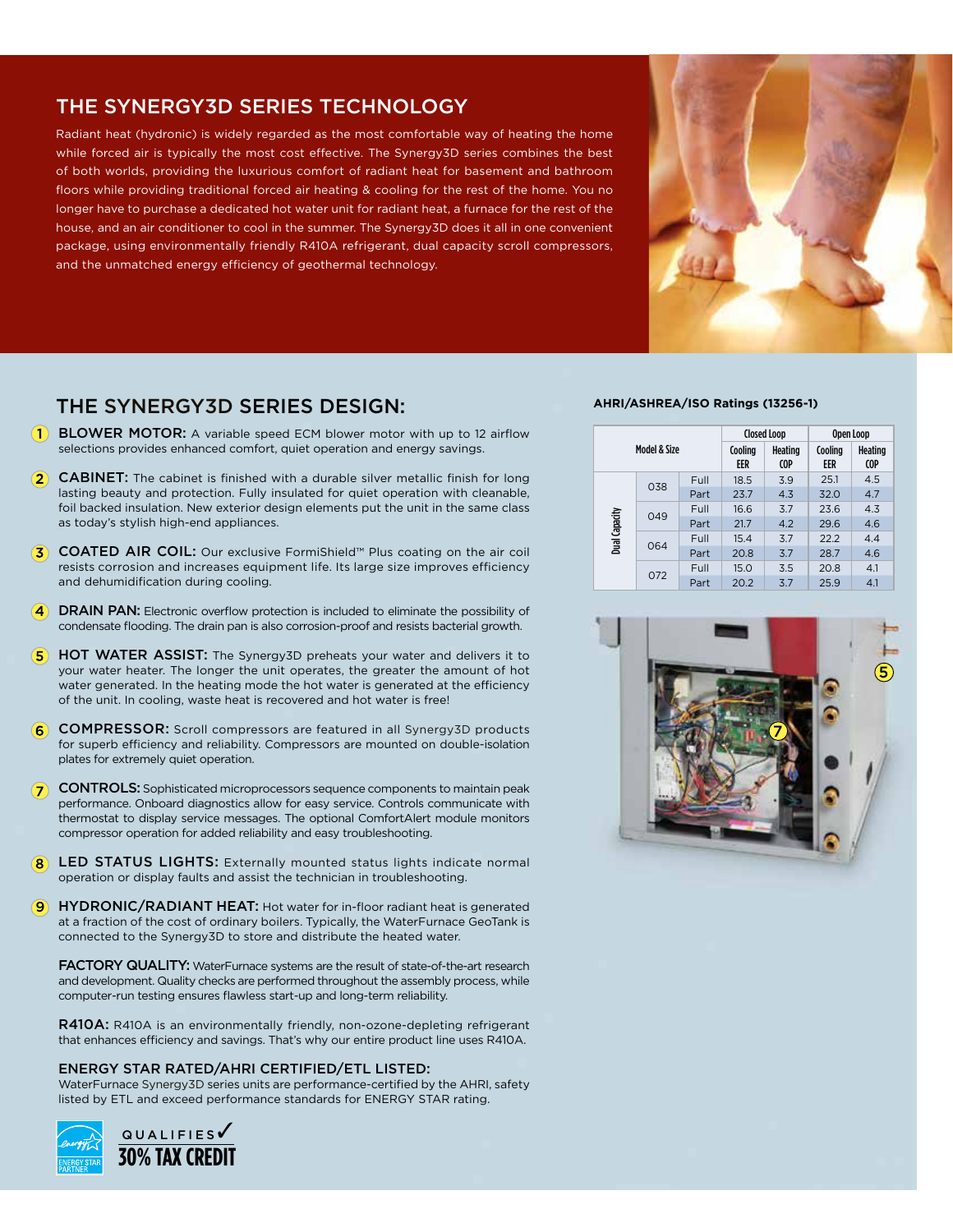



### GREAT FOR YOUR BUDGET

The WaterFurnace Synergy3D series can *dramatically* reduce your annual costs for heating, cooling and hot water - often as much as 70%! No gas furnace, air conditioner or heat pump comes close to Synergy3D's efficiency. And with continuous increases in fossil fuel costs, your future savings will only increase.

Only WaterFurnace dealers utilize GeoLink Design Studio, a sophisticated software package designed to ensure proper design and sizing of your WaterFurnace geothermal system. And only WaterFurnace dealers have access to our exclusive audit software designed to estimate the heating and cooling costs for your home based on square footage, construction style and climate. Rest assured knowing your WaterFurnace system is specifically tailored to your home and its climate.

### GREAT FOR THE ENVIRONMENT

The Synergy3D also sets new standards for environmental responsibility. Because the system doesn't burn any fossil fuels, there are no harmful emissions. It helps to conserve rapidly depleting natural resources while it helps reduce our dependence on foreign oil products. In fact, geothermal systems have been recognized by the EPA and the Dept. of Energy as the most environmentally friendly heating and cooling technology available. So you can take comfort in knowing that your Synergy3D works in harmony with nature while saving you money.





### FORCED AIR + HYDRONIC